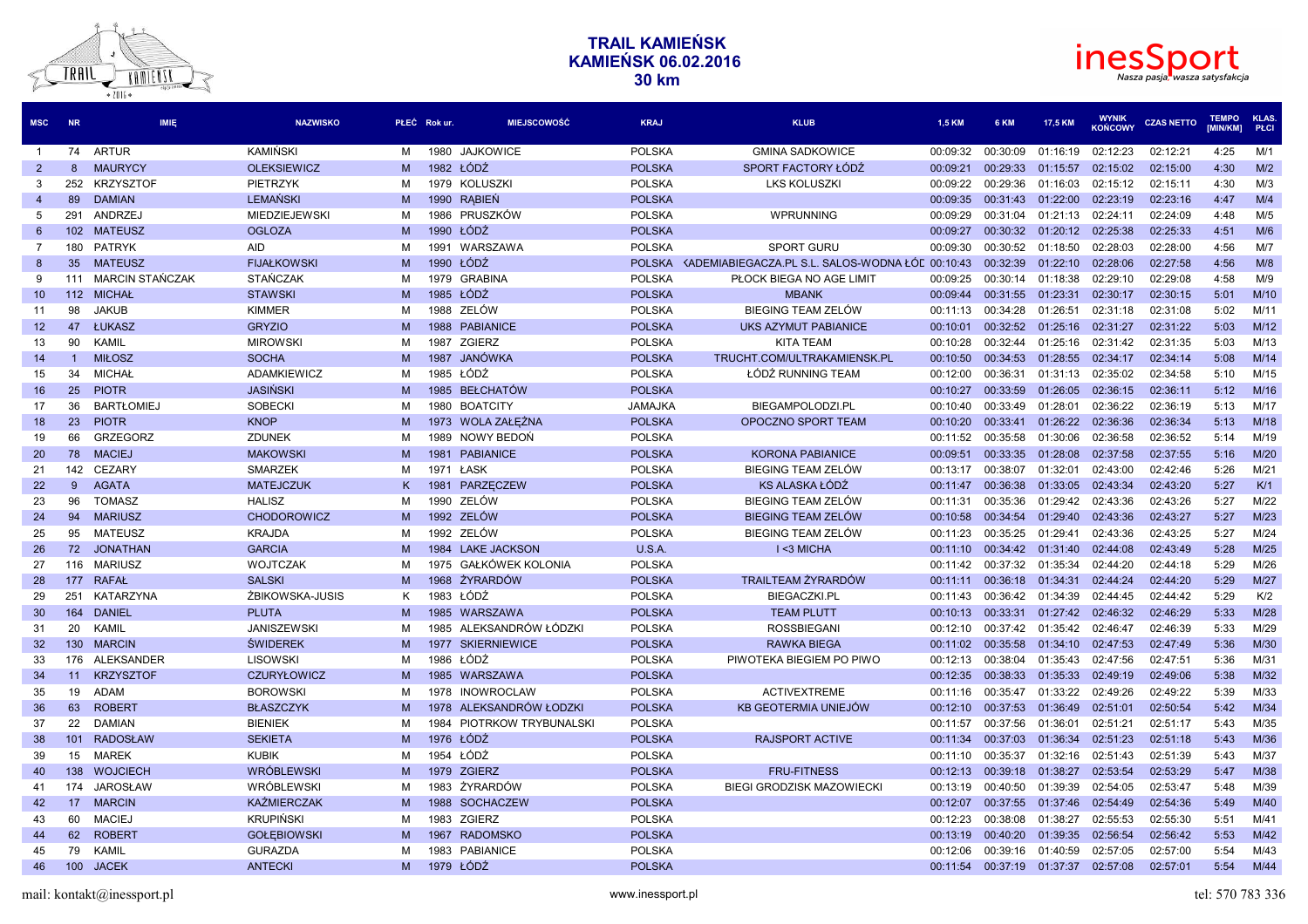



| <b>MSC</b> | <b>NR</b> | <b>IMIE</b>          | <b>NAZWISKO</b>      |   | <b>MIEJSCOWOŚĆ</b><br>PŁEĆ Rok ur. | <b>KRAJ</b>   | <b>KLUB</b>                        | 1,5 KM   | 6 KM     | 17,5 KM  | <b>WYNIK</b><br><b>KOŃCOWY</b> | <b>CZAS NETTO</b> | <b>TEMPO</b><br><b>IMIN/KM1</b> | <b>KLAS</b><br>PŁCI |
|------------|-----------|----------------------|----------------------|---|------------------------------------|---------------|------------------------------------|----------|----------|----------|--------------------------------|-------------------|---------------------------------|---------------------|
| 47         | 124       | <b>MARIUSZ</b>       | WISZOWATY            | м | 1975 PABIANICE                     | <b>POLSKA</b> | <b>AMATOR</b>                      | 00:12:03 | 00:37:34 | 01:37:58 | 02:57:14                       | 02:57:04          | 5:54                            | M/45                |
| 48         | 55        | <b>DAREK</b>         | <b>LUBOSZ</b>        | M | 1978<br><b>SZARLEJKA</b>           | <b>POLSKA</b> | <b>NGB KŁOBUCK</b>                 | 00:10:18 | 00:35:00 | 01:33:27 | 02:57:30                       | 02:57:29          | 5:55                            | M/46                |
| 49         | 88        | <b>ADAM</b>          | <b>ILKIEWICZ</b>     | м | WARSZAWA<br>1981                   | <b>POLSKA</b> | 3BRO                               | 00:13:13 | 00:41:31 | 01:44:57 | 02:58:10                       | 02:58:02          | 5:56                            | M/47                |
| 50         | 87        | <b>MARIUSZ</b>       | <b>DABROWSKI</b>     | м | 1987 ŻYTNO                         | <b>POLSKA</b> |                                    | 00:13:34 | 00:40:20 | 01:40:53 | 02:58:30                       | 02:58:20          | 5:57                            | M/48                |
| 51         | 146       | PRZEMYSŁAW           | <b>PORADA</b>        | м | 1985 TEKLINÓW                      | <b>POLSKA</b> |                                    | 00:10:55 | 00:37:07 | 01:39:10 | 02:58:35                       | 02:58:28          | 5:57                            | M/49                |
| 52         | 59        | <b>ANNA</b>          | <b>MILLER</b>        | K | <b>POZNAŃ</b><br>1979              | <b>POLSKA</b> | <b>HIPOPOMPON KLAP</b>             | 00:14:54 | 00:43:18 | 01:44:55 | 02:59:07                       | 02:58:47          | 5:58                            | K/3                 |
| 53         | 37        | <b>JAKUB</b>         | <b>LIS</b>           | м | 1975 LUBLIN                        | <b>POLSKA</b> | CHOOLIGANI JEZUSA RUNNING TEAM     | 00:11:35 | 00:38:07 | 01:40:44 | 02:59:37                       | 02:59:31          | 5:59                            | M/50                |
| 54         |           | 158 MACIEJ           | <b>SZEFER</b>        | M | 1981 ŻYTNO                         | <b>POLSKA</b> | <b>VICTORIA ŻYTNO</b>              | 00:13:27 | 00:40:19 | 01:40:54 | 02:59:45                       | 02:59:36          | 5:59                            | M/51                |
| 55         | 122       | MARIUSZ              | <b>STEPIEN</b>       | м | PIOTRKÓW TRYBUNALSKI<br>1974       | <b>POLSKA</b> |                                    | 00:12:41 | 00:39:03 | 01:39:41 | 03:00:32                       | 03:00:23          | 6:01                            | M/52                |
| 56         | 82        | ANDRZEJ              | <b>KLIMCZEWSKI</b>   | M | 1962 ŁÓDŹ                          | <b>POLSKA</b> | FOREVER YOUNG ŁÓDŹ                 | 00:11:33 | 00:38:19 | 01:41:21 | 03:00:37                       | 03:00:33          | 6:01                            | M/53                |
| 57         | 123       | OSKAR                | <b>STANUCHIEWICZ</b> | м | <b>CZESTOCHOWA</b><br>1977         | <b>POLSKA</b> |                                    | 00:12:23 | 00:38:38 | 01:39:55 | 03:01:10                       | 03:01:02          | 6:02                            | M/54                |
| 58         | 263       | ANETA                | <b>ŚWIDEREK</b>      |   | 1979 SKIERNIEWICE                  | <b>POLSKA</b> | <b>TRUCHT MARATON SKIERNIEWICE</b> | 00:12:23 | 00:39:01 | 01:41:12 | 03:01:22                       | 03:01:19          | 6:03                            | K/4                 |
| 59         | 168       | <b>PIOTR</b>         | <b>HANCZKA</b>       | м | 1981<br><b>PABIANICE</b>           | <b>POLSKA</b> | <b>SCRAMBLERS</b>                  | 00:11:14 | 00:37:42 | 01:41:06 | 03:01:39                       | 03:01:36          | 6:03                            | M/55                |
| 60         | 14        | <b>KRZYSZTOF</b>     | <b>LEŚNIAK</b>       | M | 1974 KOZÓW                         | <b>POLSKA</b> |                                    | 00:11:19 | 00:36:39 | 01:37:22 | 03:03:55                       | 03:03:53          | 6:08                            | M/56                |
| 61         | 71        | <b>TOMASZ</b>        | ANDRZEJCZAK          | м | <b>PABIANICE</b><br>1980           | <b>POLSKA</b> | <b>KORONA PABIANICE</b>            | 00:11:51 | 00:39:09 | 01:41:08 | 03:04:57                       | 03:04:54          | 6:10                            | M/57                |
| 62         |           | 165 MAREK            | <b>PASTUSZKA</b>     | M | 1989 ŁÓDŹ                          | <b>POLSKA</b> | RUN ŁDZ / TRUCHT.COM               | 00:11:55 | 00:39:21 | 01:43:17 | 03:05:01                       | 03:04:56          | 6:10                            | M/58                |
| 63         | 147       | ARTUR                | <b>NOWICKI</b>       | м | 1978 TYCHY                         | <b>POLSKA</b> | <b>WARSZTAT FORMY</b>              | 00:11:36 | 00:39:06 | 01:43:17 | 03:05:07                       | 03:05:03          | 6:10                            | M/59                |
| 64         | 51        | <b>PAWEŁ</b>         | <b>MEISSNER</b>      | M | 1983 ŁÓDŹ                          | <b>POLSKA</b> | <b>AMBITNE TYGRYSY</b>             | 00:12:25 | 00:38:51 | 01:42:47 | 03:05:08                       | 03:05:04          | 6:10                            | M/60                |
| 65         | 128       | WITEK                | <b>TOSIK</b>         | м | ALEKSANDRÓW ŁÓDZKI<br>1982         | <b>POLSKA</b> | <b>MBANK</b>                       | 00:11:58 | 00:38:43 | 01:42:36 | 03:05:43                       | 03:05:38          | 6:11                            | M/61                |
| 66         | 161       | <b>SŁAWEK</b>        | ŚNIEŻYŃSKI           | M | ŁÓDŹ<br>1977                       | <b>POLSKA</b> | <b>ACCENTURE</b>                   | 00:13:56 | 00:43:04 | 01:48:29 | 03:05:50                       | 03:05:44          | 6:11                            | M/62                |
| 67         | 121       | <b>MATEUSZ</b>       | ZYGMUNT              | м | 1976 ŁUSZCZANOWICE                 | <b>POLSKA</b> | DRUŻYNA SZPIKU                     | 00:14:04 | 00:41:44 | 01:44:43 | 03:06:18                       | 03:06:09          | 6:12                            | M/63                |
| 68         | 69        | <b>KRZYSIEK ABEL</b> | <b>ABEL</b>          | M | 1976 ŁÓDŹ                          | <b>POLSKA</b> |                                    | 00:12:10 | 00:38:22 | 01:41:34 | 03:06:52                       | 03:06:34          | 6:13                            | M/64                |
| 69         | 104       | <b>PIOTR</b>         | <b>MATYJA</b>        | м | PIOTRKÓW TRYBUNALSKI<br>1984       | <b>POLSKA</b> | CHUDY AND LEMUR COMPANY            | 00:13:41 | 00:42:39 | 01:47:36 | 03:07:24                       | 03:07:08          | 6:14                            | M/65                |
| 70         | 114       | <b>MARCIN</b>        | <b>PŁOMIŃSKI</b>     | M | 1977 SKOTNIKI                      | <b>POLSKA</b> | ŁÓDŹ RUNNING TEAM                  | 00:13:46 | 00:40:57 | 01:45:46 | 03:07:49                       | 03:07:38          | 6:15                            | M/66                |
| 71         | 49        | <b>RYSZARD</b>       | <b>KUBIAK</b>        | м | 1967 ŁÓDŹ                          | <b>POLSKA</b> | <b>TWIERDZA - OCHRONA</b>          | 00:12:49 | 00:40:44 | 01:45:53 | 03:07:55                       | 03:07:49          | 6:16                            | M/67                |
| 72         | 166       | <b>MICHAŁ</b>        | <b>PASTUSZKA</b>     | M | 1991<br>ŁÓDŹ                       | <b>POLSKA</b> | RUN ŁDZ / TRUCHT.COM               | 00:12:50 | 00:40:22 | 01:44:37 | 03:09:16                       | 03:09:04          | 6:18                            | M/68                |
| 73         | 97        | <b>MACIEJ</b>        | ŁUKASZEWSKI          | м | 1983 ŁÓDŹ                          | <b>POLSKA</b> |                                    | 00:12:49 | 00:40:22 | 01:44:37 | 03:09:17                       | 03:09:06          | 6:18                            | M/69                |
| 74         | 125       | <b>TOMASZ</b>        | <b>PACUSZKA</b>      | M | 1982 DŁUTÓW                        | <b>POLSKA</b> |                                    | 00:14:08 | 00:42:15 | 01:46:48 | 03:09:27                       | 03:09:16          | 6:19                            | M/70                |
| 75         | 58        | <b>BARTEK</b>        | <b>KOPYCKI</b>       | м | POZNAŃ<br>1983                     | <b>POLSKA</b> | <b>HIPOPOMPON KLAP</b>             | 00:14:51 | 00:43:53 | 01:49:59 | 03:10:18                       | 03:09:58          | 6:20                            | M/71                |
| 76         | 162       | <b>JUREK</b>         | <b>PERLINSKI</b>     | M | 1986 ZELÓW                         | <b>POLSKA</b> |                                    | 00:14:25 | 00:42:44 | 01:45:42 | 03:10:24                       | 03:10:13          | 6:20                            | M/72                |
| 77         | 145       | KAMIL                | WAJS                 | м | KONSTANTYNÓW ŁÓDZKI<br>1984        | <b>POLSKA</b> | SONOCO LPC RUNNING TEAM            | 00:14:37 | 00:42:12 | 01:44:22 | 03:10:36                       | 03:10:18          | 6:21                            | M/73                |
| 78         | 61        | <b>JACEK</b>         | <b>JACHYMSKI</b>     | M | 1959 ŁÓDŹ                          | <b>POLSKA</b> | AKG ŁÓDŹ                           | 00:12:33 | 00:40:41 | 01:46:27 | 03:10:42                       | 03:10:35          | 6:21                            | M/74                |
| 79         | 126       | AGNIESZKA            | PIETRUSZCZAK         | ĸ | TOMASZÓW MAZ.<br>1970              | <b>POLSKA</b> | <b>TIME4RUNNING</b>                | 00:13:42 | 00:42:16 | 01:46:39 | 03:10:50                       | 03:10:43          | 6:21                            | K/5                 |
| 80         | 43        | WŁODZIMIERZ          | <b>KRAWCZYK</b>      | M | 1962 TOMASZÓW MAZOWIECKI           | <b>POLSKA</b> | <b>TIME4RUNNING</b>                | 00:13:13 | 00:41:26 | 01:46:38 | 03:10:50                       | 03:10:42          | 6:21                            | M/75                |
| 81         | 151       | <b>GRZEGORZ</b>      | <b>STANOWSKI</b>     | м | ŁÓDŹ<br>1971                       | <b>POLSKA</b> | <b>FOREVER YOUNG</b>               | 00:12:30 | 00:42:09 | 01:47:26 | 03:11:22                       | 03:11:18          | 6:23                            | M/76                |
| 82         |           | 170 DAMIAN           | <b>CIESLIK</b>       | M | 1987 BEŁCHATÓW                     | <b>POLSKA</b> |                                    | 00:14:11 | 00:41:38 | 01:44:47 | 03:11:25                       | 03:11:10          | 6:22                            | <b>M/77</b>         |
| 83         | 155       | <b>IRENEUSZ</b>      | <b>WOJTKOWSKI</b>    | м | 1961<br>WARSZAWA                   | <b>POLSKA</b> | <b>INFOVIDE-MATRIX</b>             | 00:12:41 | 00:40:41 | 01:47:35 | 03:12:31                       | 03:12:23          | 6:25                            | M/78                |
| 84         | 84        | <b>RADEK</b>         | <b>CHUDZIK</b>       | M | 1977 ŁÓDŹ                          | <b>POLSKA</b> |                                    | 00:13:53 | 00:42:26 | 01:46:00 | 03:13:08                       | 03:12:59          | 6:26                            | M/79                |
| 85         | 38        | <b>ROMAN</b>         | <b>MACKIEWICZ</b>    | м | 1965 ŁÓDŹ                          | <b>POLSKA</b> | ŁÓDŹ RUNNING TEAM                  | 00:13:21 | 00:40:56 | 01:46:30 | 03:13:09                       | 03:12:58          | 6:26                            | M/80                |
| 86         | 41        | <b>GRZEGORZ</b>      | <b>MROWICKI</b>      | M | 1982 LODZ                          | <b>POLSKA</b> | <b>LKS</b>                         | 00:14:11 | 00:42:25 | 01:48:03 | 03:13:23                       | 03:13:01          | 6:26                            | M/81                |
| 87         | 56        | ŁUKASZ               | <b>GŁODKOWSKI</b>    | м | 1986 DABROWA GÓRNICZA              | <b>POLSKA</b> |                                    | 00:13:27 | 00:42:15 | 01:47:47 | 03:13:23                       | 03:13:20          | 6:27                            | M/82                |
| 88         | 171       | <b>MAREK</b>         | <b>PAW</b>           | M | 1970 BEŁCHATÓW                     | <b>POLSKA</b> | <b>KB SPARTAKUS</b>                | 00:14:23 | 00:43:25 | 01:47:47 | 03:13:24                       | 03:13:09          | 6:26                            | M/83                |
| 89         | 26        | <b>ARTUR</b>         | <b>JADWISZCZAK</b>   | м | 1976 BEŁCHATÓW                     | <b>POLSKA</b> |                                    | 00:14:09 | 00:42:59 | 01:47:46 | 03:13:24                       | 03:13:11          | 6:26                            | M/84                |
| 90         | 57        | <b>JAROSŁAW</b>      | <b>LESIEWICZ</b>     | M | 1969 ŁÓDŹ                          | <b>POLSKA</b> | <b>ORANGE POLSKA</b>               | 00:13:21 | 00:41:18 | 01:45:56 | 03:13:41                       | 03:13:35          | 6:27                            | M/85                |
| 91         | 21        | <b>DAWID</b>         | <b>CIESLA</b>        | м | 1977 RABIEN                        | <b>POLSKA</b> | <b>AGB TORFY</b>                   | 00:14:14 | 00:42:53 | 01:46:50 | 03:18:09                       | 03:17:52          | 6:36                            | M/86                |
| 92         | 110       | <b>MICHAŁ</b>        | <b>WASIAK</b>        | M | 1986<br><b>PISZCZAC</b>            | <b>POLSKA</b> |                                    | 00:14:07 | 00:43:32 | 01:48:47 | 03:18:10                       | 03:17:51          | 6:36                            | M/87                |
|            |           |                      |                      |   |                                    |               |                                    |          |          |          |                                |                   |                                 |                     |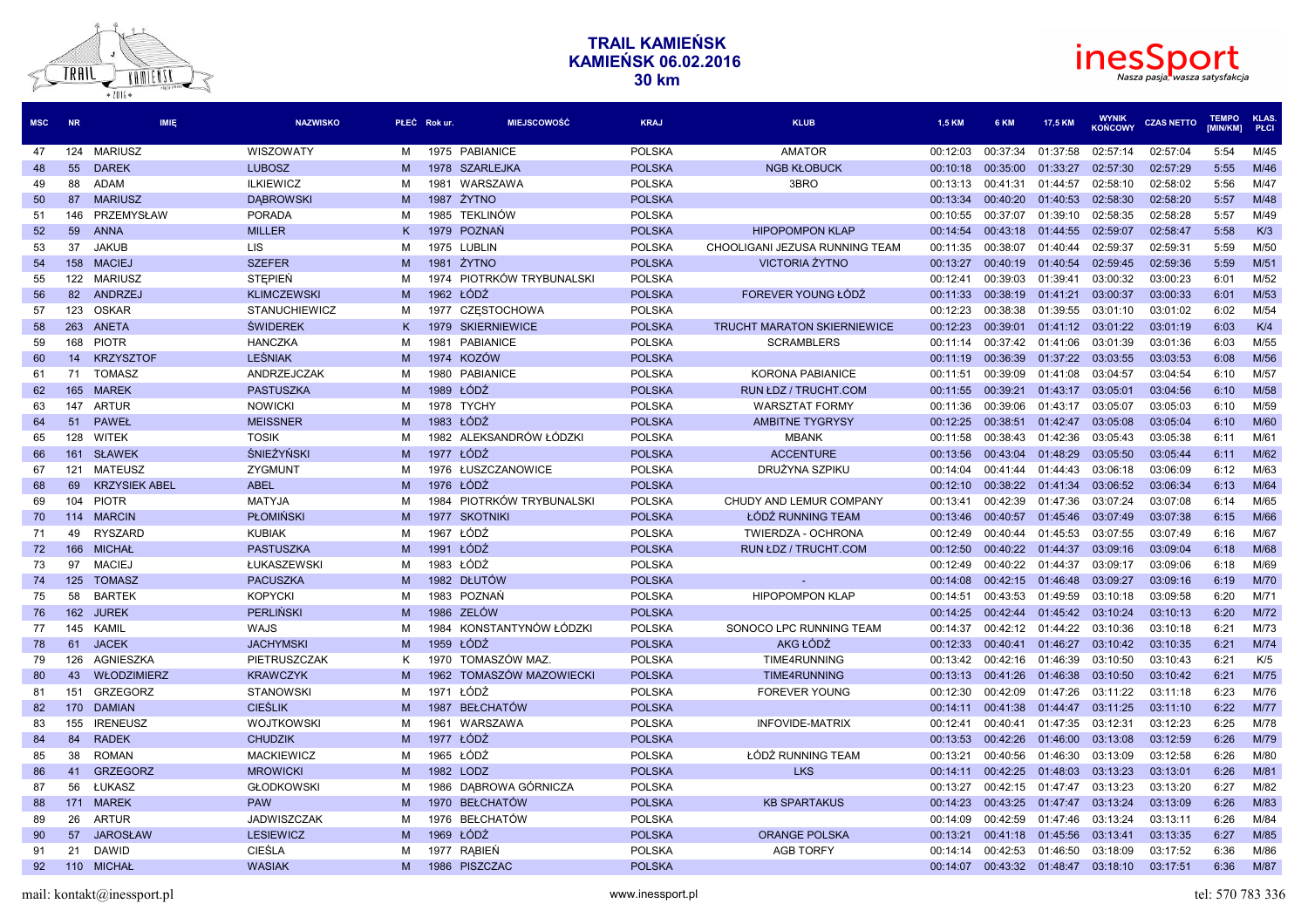



| <b>MSC</b> | <b>NR</b>       | <b>IMIE</b>        | <b>NAZWISKO</b>      |   | PŁEĆ Rok ur. | <b>MIEJSCOWOŚĆ</b>       | <b>KRAJ</b>   | <b>KLUB</b>                         | <b>1.5 KM</b> | 6 KM     | 17,5 KM  | <b>WYNIK</b><br><b>KOŃCOWY</b> | <b>CZAS NETTO</b> | <b>TEMPO</b><br>[MIN/KM] | <b>KLAS</b><br>PŁCI |
|------------|-----------------|--------------------|----------------------|---|--------------|--------------------------|---------------|-------------------------------------|---------------|----------|----------|--------------------------------|-------------------|--------------------------|---------------------|
| 93         | 167             | <b>JACEK</b>       | <b>JANUS</b>         | M | 1983         | BEŁCHATÓW                | <b>POLSKA</b> | PKB ENDORFINA                       | 00:14:12      | 00:42:41 | 01:47:48 | 03:19:00                       | 03:18:44          | 6:37                     | M/88                |
| 94         | 46              | <b>KAMIL</b>       | <b>CZERNICH</b>      | M |              | 1986 WARSZAWA            | <b>POLSKA</b> | AKS POLONIA WARSZAWA                | 00:15:22      | 00:45:08 | 01:54:29 | 03:19:31                       | 03:19:09          | 6:38                     | M/89                |
| 95         | 179             | <b>PIOTR</b>       | <b>KOPER</b>         | м |              | 1989 DOBRYSZYCE          | <b>POLSKA</b> | UKS ORZEŁ DOBRYSZYCE                | 00:14:14      | 00:42:11 | 01:50:06 | 03:19:46                       | 03:19:30          | 6:39                     | M/90                |
| 96         | 184             | <b>PIOTR</b>       | <b>KUMOSIŃSKI</b>    | M |              | 1992 SKIERNIEWICE        | <b>POLSKA</b> |                                     | 00:13:42      | 00:41:07 | 01:45:28 | 03:20:25                       | 03:20:09          | 6:40                     | M/91                |
| 97         | 39              | <b>JAKUB</b>       | <b>ANTOSIAK</b>      | м | 1993         | ŁÓDŹ                     | <b>POLSKA</b> | ŁÓDŹ KOCHA SPORT                    | 00:15:42      | 00:43:29 | 01:48:54 | 03:20:26                       | 03:20:03          | 6:40                     | M/92                |
| 98         | 12 <sup>2</sup> | <b>TOMASZ</b>      | <b>KOLASIŃSKI</b>    | M | 1975 LODZ    |                          | <b>POLSKA</b> |                                     | 00:15:02      | 00:43:52 | 01:53:20 | 03:20:38                       | 03:20:18          | 6:41                     | M/93                |
| 99         | 16              | ALBERT             | <b>MARCZAK</b>       | м | 1987         | KOZŁÓW BISKUPI           | <b>POLSKA</b> |                                     | 00:13:48      | 00:43:45 | 01:51:54 | 03:21:09                       | 03:20:59          | 6:42                     | M/94                |
| 100        | 70              | <b>RAFAŁ</b>       | ANDRZEJCZAK          | M | 1974         | <b>LUTOMIERSK</b>        | <b>POLSKA</b> | <b>KORONA PABIANICE</b>             | 00:16:00      | 00:46:00 | 01:57:34 | 03:21:34                       | 03:21:18          | 6:43                     | M/95                |
| 101        | 44              | DANIEL             | <b>JAWORSKI</b>      | M |              | 1978 TOMASZÓW MAZOWIECKI | <b>POLSKA</b> | TIME 4 RUNNING                      | 00:13:10      | 00:41:29 | 01:49:09 | 03:21:42                       | 03:21:34          | 6:43                     | M/96                |
| 102        | 136             | <b>MONIKA</b>      | <b>PŁUCIEŃCZAK</b>   |   | 1992         | <b>BEŁCHATÓW</b>         | <b>POLSKA</b> | KB SPARTAKUS BEŁCHATÓW              | 00:14:51      | 00:44:44 | 01:54:31 | 03:21:52                       | 03:21:37          | 6:43                     | K/6                 |
| 103        | 92              | <b>ROBERT</b>      | <b>HOFFMANN</b>      | м | 1973         | BEŁCHATÓW                | <b>POLSKA</b> |                                     | 00:14:05      | 00:42:21 | 01:47:37 | 03:21:55                       | 03:21:46          | 6:44                     | M/97                |
| 104        | 163             | <b>MACIEJ</b>      | <b>RADZIKOWSKI</b>   | M | 1975         | ŁÓDŹ                     | <b>POLSKA</b> | <b>SPORT FACTORY</b>                | 00:11:58      | 00:38:49 | 01:43:57 | 03:22:02                       | 03:21:54          | 6:44                     | M/98                |
| 105        |                 | 135 MACIEJ         | ŻYWICKI              | M |              | 1983 RUDKA               | <b>POLSKA</b> | <b>RUNŻYWIEC</b>                    | 00:15:49      | 00:45:47 | 01:54:44 | 03:22:07                       | 03:21:54          | 6:44                     | M/99                |
| 106        | 127             | <b>DAWID</b>       | <b>WOŹNIAK</b>       | M | 1994         | TOMASZÓW MAZOWIECKI      | <b>POLSKA</b> |                                     | 00:13:10      | 00:41:12 | 01:44:53 | 03:22:28                       | 03:22:21          | 6:45                     | M/100               |
| 107        | 139             | PAWEŁ              | <b>SKORUPA</b>       | M | 1978         | <b>ROZPRZA</b>           | <b>POLSKA</b> | KM PSP PIOTRKÓW TRYBUNALSKI         | 00:13:06      | 00:41:25 | 01:47:40 | 03:22:37                       | 03:22:32          | 6:45                     | M/101               |
| 108        | 183             | <b>SEBASTIAN</b>   | <b>GAJEWSKI</b>      | M | 1980         | ŻYRARDÓW                 | <b>POLSKA</b> |                                     | 00:13:10      | 00:41:47 | 01:47:46 | 03:22:38                       | 03:22:33          | 6:45                     | M/102               |
| 109        | 181             | MICHAŁ             | <b>KRZYSZTOFIK</b>   | м | 1977         | <b>OPOCZNO</b>           | <b>POLSKA</b> | SONOCO LPC RUNNING TEAM             | 00:15:46      | 00:47:12 | 01:57:44 | 03:23:52                       | 03:23:34          | 6:47                     | M/103               |
| 110        | 33              | <b>KAMIL</b>       | <b>BARTNIAK</b>      | M |              | 1982 WARSZAWA            | <b>POLSKA</b> |                                     | 00:13:08      | 00:40:27 | 01:47:29 | 03:25:03                       | 03:24:45          | 6:50                     | M/104               |
| 111        | 52              | <b>PIOTR</b>       | <b>CHRUŚLIŃSKI</b>   | M | 1985         | ŁÓDŹ                     | <b>POLSKA</b> | <b>VEGE RUNNERS</b>                 | 00:12:37      | 00:41:14 | 01:48:19 | 03:25:10                       | 03:25:05          | 6:50                     | M/105               |
| 112        | 141             | <b>URSZULA</b>     | <b>SUJECKA</b>       | K | 1971         | <b>BEŁCHATÓW</b>         | <b>POLSKA</b> | <b>KB SPARTAKUS BEŁCHATÓW</b>       | 00:14:53      | 00:45:33 | 01:57:15 | 03:25:38                       | 03:25:26          | 6:51                     | K/T                 |
| 113        | 85              | <b>SZYMON</b>      | <b>KWIATKOWSKI</b>   | M | 1983         | ŁÓDŹ                     | <b>POLSKA</b> |                                     | 00:14:53      | 00:45:08 | 01:55:35 | 03:26:30                       | 03:26:16          | 6:53                     | M/106               |
| 114        | 86              | <b>WITOLD</b>      | <b>CHOMICZEWSKI</b>  | M | 1982 ŁÓDŹ    |                          | <b>POLSKA</b> |                                     | 00:14:50      | 00:45:08 | 01:55:34 | 03:26:30                       | 03:26:16          | 6:53                     | M/107               |
| 115        | $103*$          | JÓZEF              | <b>SUSKI</b>         | M | 1978 ŁÓDŻ    |                          | <b>POLSKA</b> | <b>BIEGACZE NOWOSOLNA</b>           | 00:11:33      | 00:38:13 | 01:39:07 | 03:26:40                       | 03:26:38          | 6:53                     | M/108               |
| 116        | 77              | <b>WŁODZIMIERZ</b> | <b>CZAPLA</b>        | M |              | 1976 KAMIEŃSK            | <b>POLSKA</b> |                                     | 00:13:43      | 00:43:49 | 01:53:00 | 03:26:45                       | 03:26:35          | 6:53                     | M/109               |
| 117        | 148             | <b>MARIUSZ</b>     | <b>RAPACZ</b>        | M | 1969         | SZCZAWIN                 | <b>POLSKA</b> | MPK-ŁÓDŹ                            | 00:13:31      | 00:41:52 | 01:51:18 | 03:27:19                       | 03:27:04          | 6:54                     | M/110               |
| 118        | 150             | <b>MAREK</b>       | <b>ZIELIŃSKI</b>     | M | 1984         | ŁÓDŹ                     | <b>POLSKA</b> |                                     | 00:13:29      | 00:44:25 | 01:55:34 | 03:28:01                       | 03:27:58          | 6:56                     | M/111               |
| 119        |                 | 175 PIOTR          | <b>GAJDA</b>         | м |              | 1964 ZGIERZ              | <b>POLSKA</b> | <b>ORANGE POLSKA</b>                | 00:13:49      | 00:42:19 | 01:51:17 | 03:29:24                       | 03:29:09          | 6:58                     | M/112               |
| 120        | 178             | PRZEMYSŁAW         | <b>KIJANOWSKI</b>    | M | 1985         | <b>OTWOCK</b>            | <b>POLSKA</b> | <b>GBUM!</b>                        | 00:14:53      | 00:45:41 | 01:57:00 | 03:29:50                       | 03:29:35          | 6:59                     | M/113               |
| 121        | 157             | MAGDALENA          | <b>RAWICKA</b>       | K |              | 1982 WARSZAWA            | <b>POLSKA</b> | GBUM!                               | 00:14:42      | 00:45:41 | 01:56:59 | 03:30:24                       | 03:30:10          | 7:00                     | K/8                 |
| 122        | 118             | <b>MARCIN</b>      | <b>WITALEWSKI</b>    | M |              | 1985 GOMUNICE            | <b>POLSKA</b> | <b>AKTYWNI KAMIENSK</b>             | 00:15:49      | 00:45:59 | 01:55:53 | 03:31:25                       | 03:31:07          | 7:02                     | M/114               |
| 123        | 64              | <b>WOJCIECH</b>    | <b>JAKUBOWSKI</b>    | м |              | 1974 UNIEJÓW             | <b>POLSKA</b> | KB GEOTERMIA UNIEJÓW                | 00:13:08      | 00:43:46 | 01:53:55 | 03:32:04                       | 03:31:58          | 7:04                     | M/115               |
| 124        | 173             | <b>PIOTR</b>       | <b>DUDKIEWICZ</b>    | M | 1983         | ŁÓDŹ                     | <b>POLSKA</b> |                                     | 00:14:31      | 00:43:36 | 01:50:34 | 03:32:13                       | 03:32:03          | 7:04                     | M/116               |
| 125        | 294             | <b>JAROSLAW</b>    | <b>BRZOZOWSKI</b>    | м |              | 1986 KAMIEŃSK            | <b>POLSKA</b> | AKTYWNI KAMIEŃSK                    | 00:10:11      | 00:36:21 | 01:38:46 | 03:32:52                       | 03:32:50          | 7:06                     | M/117               |
| 126        | 91              | <b>MICHAŁ</b>      | <b>KOBYŁECKI</b>     | M | 1993         | SZCZERCÓW                | <b>POLSKA</b> |                                     | 00:12:17      | 00:38:41 | 01:39:24 | 03:32:53                       | 03:32:39          | 7:05                     | M/118               |
| 127        | 159             | <b>BENON</b>       | ZAWADA               | M | 1987         | ŻYTNO                    | <b>POLSKA</b> | KS VICTORIA ŻYTNO                   | 00:13:58      | 00:44:14 | 01:56:39 | 03:33:03                       | 03:32:53          | 7:06                     | M/119               |
| 128        |                 | 182 * PIOTR        | <b>WEGIER</b>        | M | 1977         | ŻYRARDÓW                 | <b>POLSKA</b> |                                     | 00:12:53      | 00:40:51 | 01:44:42 | 03:34:10                       | 03:34:05          | 7:08                     | M/120               |
| 129        | 40              | <b>KINGA</b>       | <b>MAJEWSKA</b>      | M | 1978         | <b>GRÓJEC</b>            | <b>POLSKA</b> | <b>BBL GRÓJEC</b>                   | 00:15:42      | 00:47:10 | 01:58:32 | 03:34:13                       | 03:33:55          | 7:08                     | M/121               |
| 130        | 120             | <b>IRENEUSZ</b>    | <b>WOJCIECHOWSKI</b> | M | 1968         | <b>GRÓJEC</b>            | <b>POLSKA</b> | <b>TRI SIGNOVUM</b>                 | 00:15:39      | 00:47:03 | 01:58:33 | 03:34:13                       | 03:33:54          | 7:08                     | M/122               |
| 131        | 105             | ANNA               | <b>PATURA</b>        | K | 1969         | ŁÓDŻ                     | <b>POLSKA</b> | ŁÓDŹ RUNNING TEAM                   | 00:15:32      | 00:46:13 | 01:59:45 | 03:34:35                       | 03:34:17          | 7:09                     | K/9                 |
| 132        | 169             | PAWEŁ              | <b>MAKULSKI</b>      | M | 1980         | PIOTRKÓW TRYBUNALSKI     | <b>POLSKA</b> | PIOTRKOWSKI KLUB BIEGACZA ENDORFINA | 00:14:18      | 00:43:36 | 01:55:52 | 03:36:08                       | 03:35:49          | 7:12                     | M/123               |
| 133        | 24              | <b>SEBASTIAN</b>   | <b>DOMURAD</b>       | м |              | 1975 BEŁCHATÓW           | <b>POLSKA</b> |                                     | 00:14:54      | 00:44:16 | 01:57:19 | 03:36:14                       | 03:36:01          | 7:12                     | M/124               |
| 134        | 106             | <b>DARIUSZ</b>     | <b>WRÓBEL</b>        | M |              | 1973 WARSZAWA            | <b>POLSKA</b> |                                     | 00:13:35      | 00:44:21 | 01:57:23 | 03:36:33                       | 03:36:24          | 7:13                     | M/125               |
| 135        |                 | 172 RAFAŁ          | <b>GUZIUK</b>        | м | 1977 ŁÓDZ    |                          | <b>POLSKA</b> |                                     | 00:14:20      | 00:44:38 | 01:57:05 | 03:36:45                       | 03:36:38          | 7:13                     | M/126               |
| 136        | 76              | <b>TOMEK</b>       | <b>GULA</b>          | M | 1976 ŁÓDŹ    |                          | <b>POLSKA</b> | <b>RYSIOTEAM</b>                    | 00:16:18      | 00:50:24 | 02:04:58 | 03:37:13                       | 03:36:53          | 7:14                     | M/127               |
| 137        | 81              | <b>JAREK</b>       | LAUER                | M | 1973         | PABIANICE                | <b>POLSKA</b> | <b>KORONA PABIANICE</b>             | 00:14:32      | 00:44:35 | 01:57:34 | 03:37:14                       | 03:37:00          | 7:14                     | M/128               |
| 138        | 109             | <b>DOMINIKA</b>    | <b>WILIJEWICZ</b>    | K | 1974 ŁÓDŹ    |                          | <b>POLSKA</b> |                                     | 00:16:29      | 00:50:23 | 02:05:00 | 03:37:28                       | 03:37:11          | 7:14                     | K/10                |
|            |                 |                    |                      |   |              |                          |               |                                     |               |          |          |                                |                   |                          |                     |